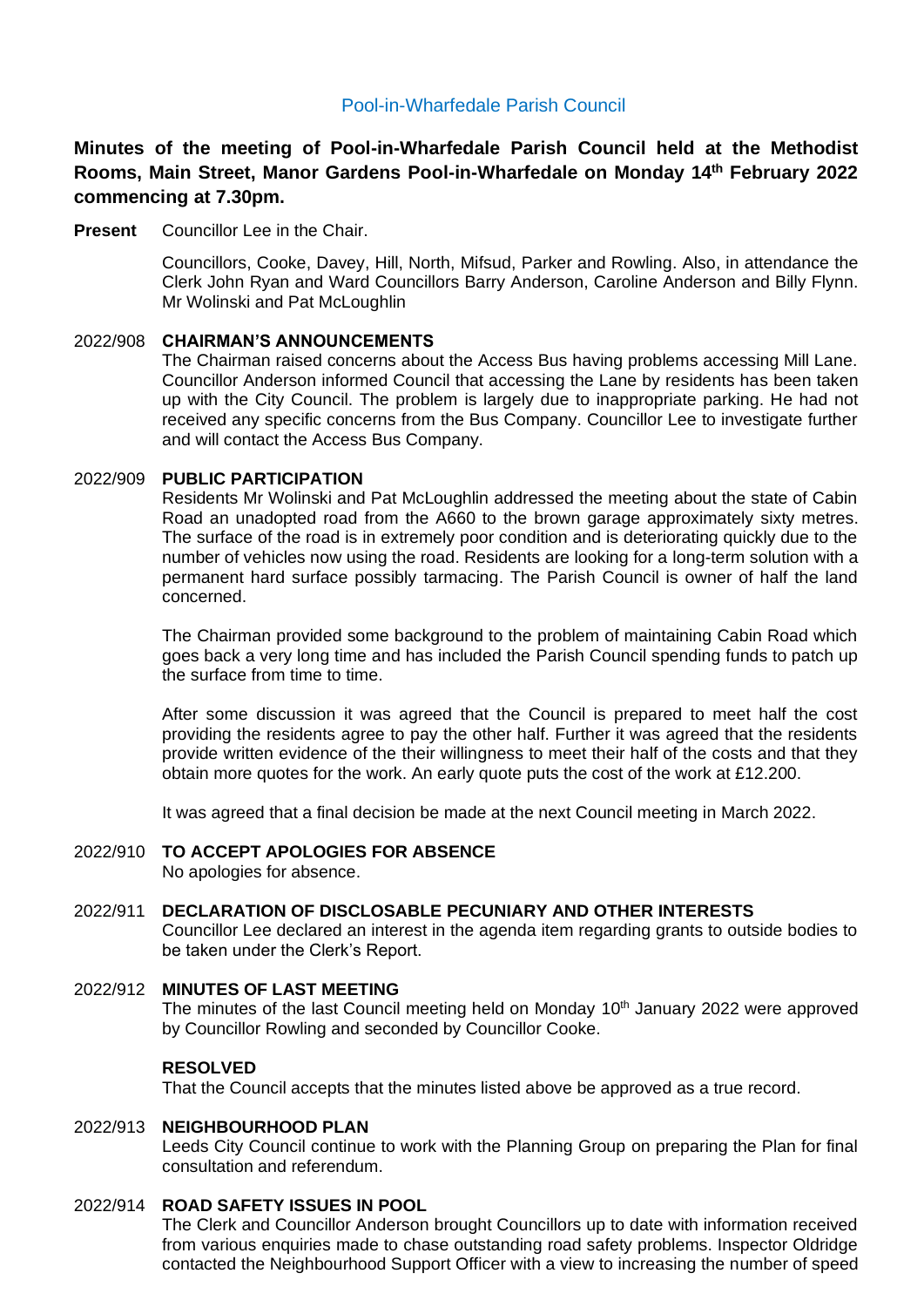watch patrols in the village. It is understood that Police have approved the 20-mph scheme, but it is now down to Leeds City Council allocating resources.

Councillor North raised the issue of reducing the speed limit from 40 to 30 on a stretch of Arthington Lane. This has been raised many times before, but it was felt that if we are to collect evidence of accidents, near misses etc. that will form part of our efforts to get improvements then we could also ask residents about speed limits on Arthington Lane.

#### 2022/915 **RESOLVED**

That the Clerk report back to the next meeting on ways evidence can be collected from councillors and residents to assist the case put forward for road safety improvement schemes within Pool.

### 2022/916 **PLAYGROUND INSPECTIONS**

The Clerk presented further information on the possibility of having an Annual Inspection and Operational Inspection of the two playgrounds each year. Of the information received from Playdale, Kompan and the Play Inspection Company, the Play Inspection Company offered the best value for money with associated costs of £250.00 plus VAT for each site and two inspections a year.

### **RESOLVED**

It was agreed proposed by Councillor Cooke and seconded by Councillor Rowling that Council approve the quote received from the Play Inspection Company and agree to Annual and Operational inspections each year.

#### 2022/917 **COUNCIL COMMUNICATIONS**

The clerk reported the debate at the meeting held before the Council meeting on Council Communications. The Clerk introduced the discussion giving some context to a small parish council within the first tier of local government and how important it is not to compare ourselves with other councils who are often larger and have more services and facilities. It was important to develop our own strategy and be realistic about how we should use social media to promote the council, inform residents and gain views on the things we are able to provide e.g., refurbishing our playgrounds, campaigning to improve road safety around the village, repairing the Cenotaph, awarding grants etc.

Councillors North and Hill spoke of the importance of using social media to improve communications particularly Facebook and Facebook Groups. It should be about building relationships, forming links, keeping people informed and providing quality content. The Village has a thriving community Facebook Page which we need to communicate with.

The clerk informed Council that a Pool Parish Council Facebook Page has been established but needs a few tweaks before going public, also a Facebook Parish Group is being set up which will be useful in collecting evidence from residents about road safety matters. A number of Posts have now been made on the Community Website including information about meetings, agendas and minutes.

#### **RESOLVED**

That the Clerk continue to progress the Facebook Page/Group for the Council and bring to the next meeting ideas on how the Council might connect with the community on road safety issues

#### 2022/918 **REPORTS FROM MEMBERS**

Councillor Cooke informed the meeting of the forthcoming event on May 22<sup>nd</sup> 2022 at Old Pool Bank Village Hall to celebrate its 70-year anniversary.

Councillor Cooke also reported the unfinished work at the Chevin of replacing overhead pylons and asked that this be chased up. At least one pylon has been left on the ground awaiting installation. The Clerk to contact Leeds City Council to ask about progress.